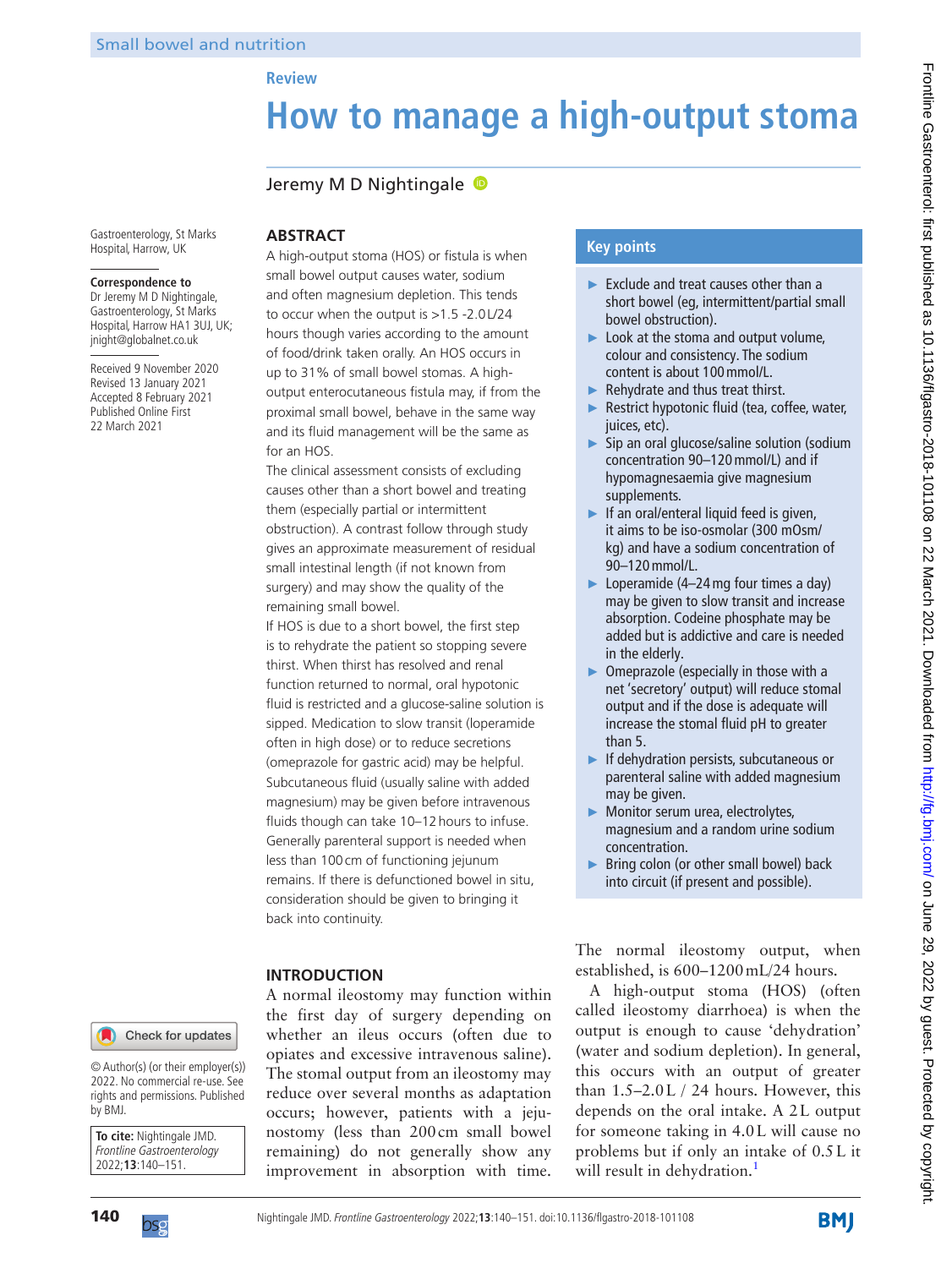Patients with an output greater than the oral intake are termed net 'secretors' and will need parenteral support, while those with an output less than the oral intake are termed net 'absorbers' and can be managed on an oral regimen.<sup>[1](#page-9-0)</sup> This patient classification can be difficult unless the total (solid and liquid) oral intake and the output are measured over 24 hours in a careful balance study.

An HOS occurred early in 16% patients (within 3 weeks of a stoma being formed) and late (more than 3 weeks) in 4% in whom this was a persistent problem.<sup>[2](#page-9-1)</sup> Other studies show similar rates 16%-31% following surgery. $3-5$  Problems are more common in patients with a loop ileostomy or after an ileal resection. There are rarely any problems of HOS when more than half the colon remains in continuity and there is more than 50 cm functioning small bowel present. $^{25}$  $^{25}$  $^{25}$ 

Evidence that many patients with an ileostomy are salt and water depleted comes from the observation that plasma renin and aldosterone levels are high in ileostomy patients<sup>6</sup> and 13% have a urine sodium concentration of less than  $10 \text{mmol/L}$ .<sup>[7](#page-9-5)</sup> Unrecognised, chronic dehydration in these patients can lead to end stage renal failure, so the occurrence of a chronic HOS needs to be detected early and managed well with regular monitoring. If the management of the HOS is not well addressed and a renal transplant is performed it is unlikely to be successful. Diuretics given to patients with an ileostomy (especially if they have had problems of HOS) may precipitate renal failure and generally should be avoided. Ideally a specialist local service should monitor these patients; currently, this is often a nutrition support team.

# **CAUSES OF AN HOS**

Causes of an HOS other than a short bowel (jejunostomy <200cm) should be sought. This is a common group who may have a normal length of small intestine [\(figure](#page-1-0) 1, [box](#page-2-0) 1). An early HOS is most commonly due to sepsis (a raised white bllood cell count () on day 1 is a clue<sup>[8](#page-9-6)</sup> and may be why an early HOS is more common in diabetics.<sup>[4](#page-9-7)</sup> One explanation for sepsis causing an HOS is that it leads to hypoalbuminaemia and oedema of the stoma leading to outlet obstruction. The other common causes of an early HOS are medication related; this can be because of a prokinetic drug (eg, metoclopramide) or the sudden usually accidental withdrawal of one (eg, opiates or cortisol). *Clostridium difficile* can affect the small bowel and cause an  $HOS.<sup>9</sup>$  $HOS.<sup>9</sup>$  $HOS.<sup>9</sup>$  A chronically HOS is most commonly due to a short bowel (jejunostomy). However, intermittent/partial obstruction due to small bowel strictures is common (with associated bacterial overgrowth), a stenosis is most commonly at the stoma. $5$  Recurrent disease (including ischaemia), internal fistula, small bowel diverticula, coeliac disease and thyrotoxicosis can all contribute and if treated the HOS may resolve. If the HOS is due to strictures and there is a low serum albumin it may be that a section of chronically/critically ischaemic bowel remains in situ and the problem will only resolve with surgical resection.

## **REASONS FOR AN HOS IN PATIENTS WITH A SHORT BOWEL (JEJUNOSTOMY)**

Normal small intestinal length measured at surgery, radiologically or at autopsy, is very variable and ranges from 275 to 1049cm measured from the duodenojejunal flexure.<sup>10–12</sup> Due to this wide range of normal bowel length, it is most important to know the length of



<span id="page-1-0"></span>**Figure 1** Management of high-output stoma (HOS).

**Intermittent is taken as less than one episode of HOS/month and continuous as more than one episode of HOS/month.**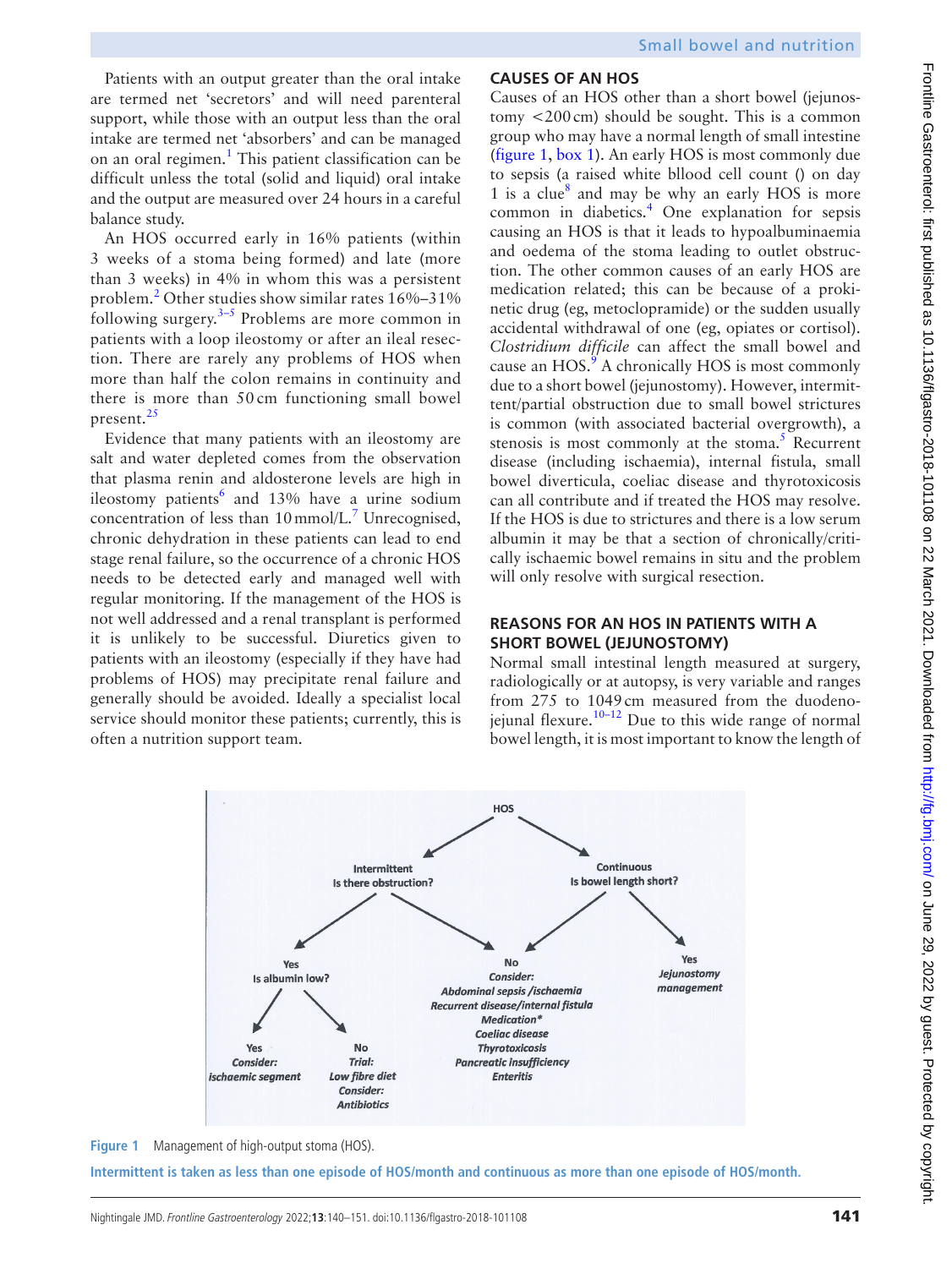## **Box 1 High-output stoma**

## <span id="page-2-0"></span>**Early (<3 weeks of formation)**

- ► Abdominal sepsis/ileus.
- ► Drug related
	- Prokinetic drugs (eg, metoclopramide).
	- Low cortisol.
	- Opiate withdrawal (eg, codeine phosphate).
- ► Enteritis (*Clostridium difficile*)

## **Late (chronic more than 3 weeks)**

- ► Short bowel—jejunostomy <200 cm
- ► Intermittent/partial obstruction (strictures).
- Other less common causes:
- ► Recurrent disease.
- ► Internal fistula.
- ► Small bowel diverticula.
- ► Coeliac disease.
- Thyrotoxicosis.

bowel remaining rather than the length removed. Problems of hydration due to a short length of remaining bowel (and a colectomy) tend to occur when less than 200cm jejunum remain. Often a patient is not known to have a short bowel, but their starting bowel length may have been short, and hence after a minor resection they develop the problems associated with a short bowel. $^{13}$  A short bowel is the most common reason for a late/chronic HOS though is often not recognised because small bowel length has not been measured at surgery.

The physiological reasons for an HOS in patients with a short bowel and jejunostomy are: loss of the normal daily secretions produced in response to food, hypotonic fluid drunk (with excessive thirst), gastric acid hypersecretion and rapid gastrointestinal transit.

#### **Loss of normal daily intestinal secretions**

Daily secretions amount to about 4L/24 hours (0.5L saliva, 2L gastric acid, 1.5L pancreaticobiliary secretions) and are produced in response to the food and drink consumed (about 2L/24hours) and cannot all be absorbed in a short remaining bowel (less than 100cm) so are lost through the stoma. These stomal losses are large and the sodium concentration is about 100 mmol/L (range  $80-140$  mmol/L), $^{14}$  so a 4L output will contain about 400mmol of sodium.

In most normal subjects, about 6 L of chyme pass the duodenojejunal flexure daily and this only starts to be less dilute than that consumed after about 100cm jejunum. This length is the approximate transition length between a net 'secretor' and a net 'absorber'. Even in the fasting state there is an obligatory loss of intestinal secretions produced with the migrating myoelectric complex.<sup>15</sup>



<span id="page-2-1"></span>**Figure 2** Diagram to show sodium movement into the jejunal lumen when hypotonic fluid is drunk (upper gastrointestinal secretions not shown).

## **Hypotonic fluid and thirst**

Jejunal mucosa is 'leaky' and rapid sodium fluxes occur across it. If water or any solution with a sodium concentration of less than 90mmol/L is drunk there is a net efflux of sodium from the plasma into the bowel lumen $16$  until a luminal sodium concentration of 90–100mmol/L is reached. In a patient with a jejunostomy, this fluid is then lost in the stomal output (100mmol/L sodium) [\(figure](#page-2-1) 2). Patients, who are water and sodium depleted, are often very thirsty and so may drink an increasing amount of hypotonic fluid (often containing no sodium) and the effect is to increase the stomal output and increase the sodium losses and so further increasing the thirst.<sup>7</sup> <sup>16-19</sup>

## **Gastric acid hypersecretion**

Hypergastrinaemia is observed after a small bowel resection in humans<sup>[20 21](#page-9-15)</sup> and this could result in gastric acid hypersecretion and thus contribute to the high output from a jejunostomy. In humans, gastric acid hypersecretion has only been demonstrated in the immediate postoperative period in patients with a retained colon.<sup>22</sup> It is unclear whether this phenomenon persists beyond the first weeks.

## **Rapid gastrointestinal transit**

Rapid gastric emptying of liquid occurs and may increase the stomal output. $^{23}$  $^{23}$  $^{23}$  The gastric emptying rate is fastest in those with the shortest lengths of residual jejunum.[23](#page-9-17) Small bowel transit time for liquid and solid is also very rapid. $^{23}$  $^{23}$  $^{23}$  Both of these effects may be due to low serum levels of peptide YY  $(PYY)^{21}$  and, to a lesser extent, low levels of glucagon-like peptide 2 (GLP-2). $^{24}$  $^{24}$  $^{24}$ 

## **REASONS FOR HYPOMAGNESAEMIA**

Hypomagnesaemis is estimated to occur in 78% of patient with a jejunostomy. $2^5$  While it may cause fatigue, depression, irritability, muscle weakness, tremor, tetany if there is associated hypocalcaemia, and, if very severe, convulsions; it is often asymptomatic even at very low serum levels (eg, 0.2mmol/L). The reasons for hypomagnesaemia include secondary hyperaldosteronism,  $^{26,27}$  removal of ileum/colon which are key areas in the gut for absorption, free fatty acid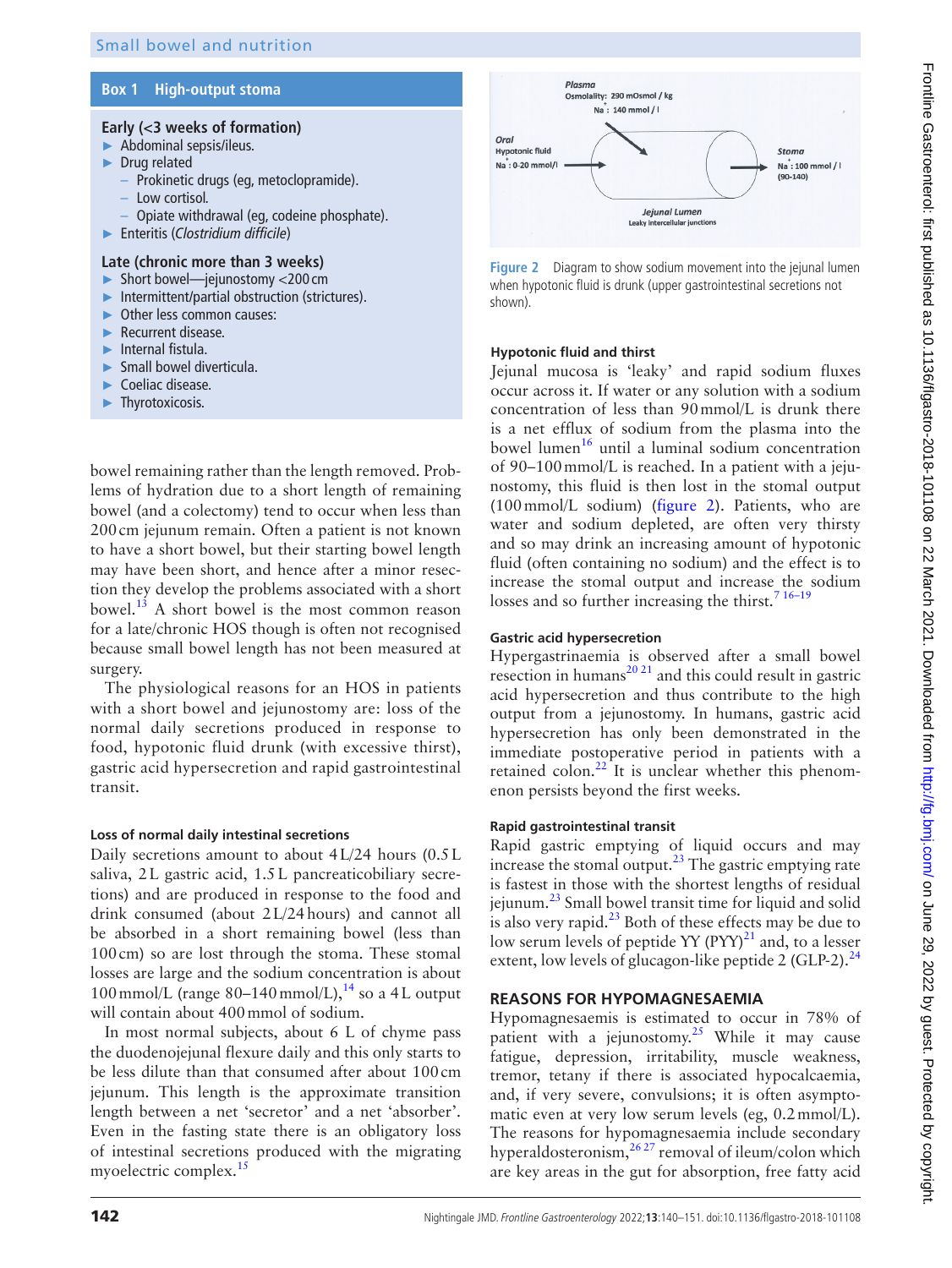malabsorption (so complexing with Ca and Mg)<sup>28</sup> <sup>29</sup> and taking proton pump inhibitor (PPIs) drugs. $30 \text{ In}$  $30 \text{ In}$ the long-term hypomagnesaemia will lead to a loss of bone density with a risk of fractures and chondrocal-cinosis.<sup>[31](#page-9-23)</sup>

## **ASSESSMENT OF A PATIENT WITH AN HOS**

The assessment starts with looking for a cause of an HOS ([figure](#page-1-0) 1, [box](#page-2-0) 1) other than a short bowel. A history of colicky abdominal pain, loud bowel sounds (borborygmi); a stoma ceasing to work for a time is suggestive of an obstructive cause. The HOS occurs during recovery from the obstruction and at this time the patient may have no symptoms other than those of dehydration. Such patients often present for medical care episodically (every few months or even years). Radiological contrast examinations do not always show the stricture(s) and a trial of a low fibre/residue diet can be used both as a treatment and as a diagnostic test. If there are strictures bacterial overgrowth may be occurring and a trial of oral antibiotics (eg, coamoxyclav or rifaximin) may be tried and if successful given in rotation (eg, changing every 6 weeks). If pancreatic malabsorption is thought to contribute to an HOS then a trial of pancreatic enzyme replacement may be given. A stomal elastase measurement is unlikely to be reliable due to dilution by secretions and oral fluid intake.

The symptoms from water and sodium loss through the stoma are of thirst, cramps (may also relate to hypomagnesaemia) and faintness. The patient may complain of frequent emptying of their stoma bag especially at night, difficult skin care often due to leakage and the need to find a toilet quickly.

The physical examination includes looking for rapid weight loss (negative fluid balance), a postural blood pressure fall (>10mm Hg), oliguria (less than 800mL/24hours) and an assessment of the patient's nutritional status (this is usually good unless the remaining small bowel length is less than 100cm). The stoma effluent volume, colour and consistency should be inspected (a yellow/green colour in an established stoma suggests a short length of remaining bowel). A finger should be inserted gently into the stoma to determine if there is a stenosis. However, an obstruction at the stoma may not be felt if it is a functional obstruction, due to oedema or the thickness of the abdominal wall, and a trial of a wide bore catheter placed into the stoma may be tried to determine if the output reduces.

Biochemistry will include measurement of the serum urea, creatinine, magnesium and measurement of a random urine sodium concentration (<10mmol/L is significant). Only when dehydration is severe will the urea/creatinine rise. The creatinine may be low if there is reduced muscle mass. Urinary electrolytes are usually more useful than serum measurements because the normal physiological homeostatic mechanisms preserve serum electrolyte concentrations until the late stages of depletion. When interpreting a urinary

sodium result it is important to check that the patient is not receiving diuretics or intravenous/subcutaneous saline or has renal impairment/tubular damage (eg, from resolving acute kidney injury) when the result may be falsely normal. In addition a urinary sodium concentration can be low if the patient has hypovolaemia due to a low plasma oncotic pressure (eg, due to a low serum albumin).

Citrulline is an amino acid produced by functioning small bowel mucosa, fasting levels do correlate with residual small bowel length. Although clinically used to assess the progress of small bowel function after a small bowel transplant or when the colon is brought into continuity, it has not been widely adopted as a marker of functioning small bowel.<sup>32</sup>

A radiological contrast follow through examination is usually performed to show the length of the remaining bowel and its health; it may detect recurrent disease/obstruction.<sup>[33](#page-9-25)</sup>

## **TREATMENT**

A patient presenting with an HOS and renal failure will need urgent rehydration and in most cases the progression to irreversible or chronic renal failure can be prevented. The replacement fluid needs to contain 100–150mmol sodium/L for example, intravenous normal saline, 2–4L/day. During this time, the patient may be kept 'nil by mouth' to reduce the stomal output. In general, dialysis is avoided as the removal of any more fluid can worsen the renal failure which may become permanent. Great care must be taken not to give too much fluid as this will readily cause oedema, partly due to the high circulating aldosterone levels.<sup>6 7 34 35</sup> Cramps can be rapidly helped by oral or intravenous sodium chloride, and/or by magnesium supplementation.

Once renal failure has been corrected and thirst relieved, usually over 2–3days, an attempt is made to reduce stomal output, even in patients with a jejunostomy requiring parenteral nutrition, as this may well reduce the amount or frequency of intravenous fluid replacement and the social difficulties in managing the stoma. If there is a cause for the HOS this must be treated, if one cannot be found and the bowel length is apparently normal the same regimen as for a short bowel will be followed.

Sometimes, admitting patients with a chronic HOS, giving intravenous saline and keeping them 'nil by mouth' will demonstrate to them that their output is mostly driven by their oral intake. These patients are dependent on their treatment regimen and if missed/ stopped for a day may result in dehydration and a hospital admission for rehydration

The oral treatment to reduce an HOS and its consequences of dehydration starts with restricting oral hypotonic fluids and giving a glucose saline solution (or in mild cases extra oral salt) to sip. If this alone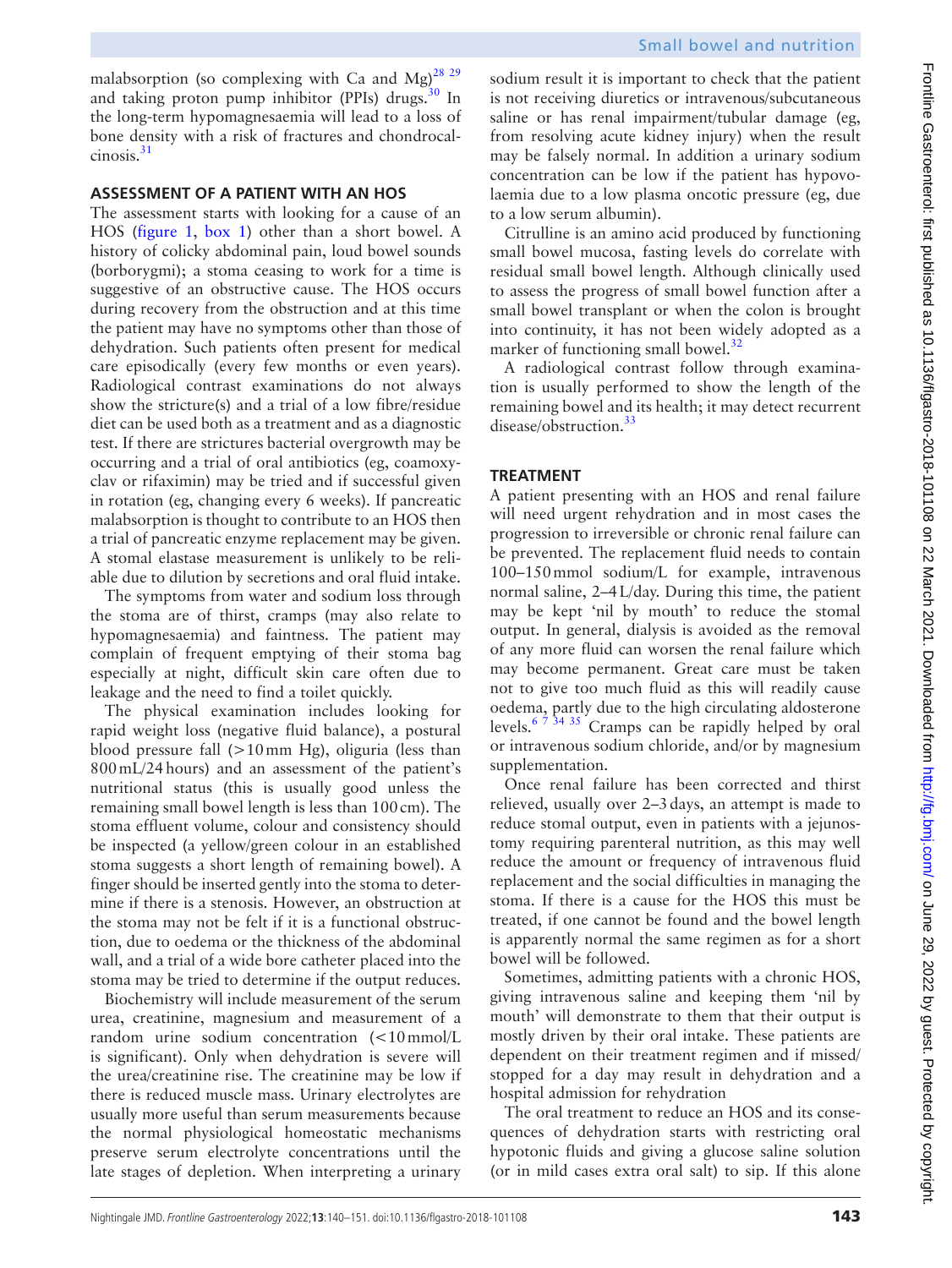is not successful then oral medications to reduce gut motility and/or secretions may be tried.

#### **Restrict oral fluids**

Treatment for the high output from a jejunostomy, ileostomy or high fistula starts with the patient restricting the total amount of oral hypotonic fluid (water, tea, coffee, fruit juices, alcohol or dilute salt solutions) to 0.5–1.0L/24 hours. To make up the rest of the fluid requirement the patient is encouraged to drink a glucose–saline rehydration solution. Many patients at home with a marginally high stomal output (1–1.5 L) will be helped by a combination of mild oral fluid restriction (less than 1.5 L per day) and the addition of salt to their diet.

Patients are often advised to take liquids and solids at different times (no liquid for half an hour before and after food), however, there is no published evidence that this reduces stomal output or increases absorption of macronutrients or micronutrients.<sup>[36](#page-9-26)</sup>

Patients must never be advised to 'drink as much as possible' either to quench their thirst or keep up with their stomal output as this will increase stomal sodium losses, worsen dehydration and increase thirst.

#### **Drink oral glucose–saline solution**

Patients with stomal losses of less than 1200mL daily can usually maintain sodium balance by adding extra salt to the limit of palatability at the table and when cooking. When stoma losses are in the range 1200– 2000mL, or sometimes more, it is possible for a patient to maintain sodium balance by taking a glucose–saline solution or salt capsules.<sup>[18](#page-9-27)</sup> In hot weather, patients with a stoma are more likely to have problems of dehydration because of water and sodium loss in sweat.

As the sodium content of jejunostomy (or ileostomy) effluent is relatively constant at about 90mmol/L and as there is coupled absorption of sodium and glucose in the jejunum,  $37-39$  patients are advised to sip a glucose–saline solution with a sodium concentration of at least 90mmol/L throughout the day. The first WHO cholera solution has a sodium concentration of  $90 \text{mmol/L}^{40}$  and is still commonly used (without the potassium chloride) (also referred to as the St Mark's solution) ([table](#page-4-0) 1). Patients can prepare this solution at home using simple measuring scoops. There is no evidence that the sodium bicarbonate adds to the effectiveness of this solution<sup>[39](#page-9-30)</sup> and it may be more palatable if sodium bicarbonate is replaced by sodium citrate. Indeed a pure sodium citrate solution (sodium concentration  $120 \text{mmol/L}$ ) was successful.<sup>41</sup> If the sodium concentration is increased further (eg, to 136mmol/L), absorption of sodium and water is improved.<sup>42</sup> Although taste perception changes in patients who are depleted in salt and water, they may find this solution, which tastes like 'sweet seawater', too salty to drink. Double strength Dioralyte is often given [\(table](#page-4-0) 1). It does contain potassium and so serum

<span id="page-4-0"></span>

| Table 1<br>Oral rehydration solutions |                                           |                    |               |                     |  |  |  |  |
|---------------------------------------|-------------------------------------------|--------------------|---------------|---------------------|--|--|--|--|
|                                       | <b>Modified WHO</b>                       | Dioralyte strength | <b>Sodium</b> |                     |  |  |  |  |
|                                       | cholera solution 'St<br>Mark's solution'* | <b>Single</b>      | Doublet       | citrate<br>solution |  |  |  |  |
| Volume (litres)                       | 1                                         | 1                  |               |                     |  |  |  |  |
| $Na+$ (mmol)                          | 90                                        | 60                 | 120           | 120                 |  |  |  |  |
| $K+$ (mmol)                           | $\Omega$                                  | 20                 | 40            | 0                   |  |  |  |  |
| CI- (mmol)                            | 90                                        | 60                 | 120           | 0                   |  |  |  |  |
| Citrate (mmol)                        | $\Omega$                                  | 10                 | 20            | 120                 |  |  |  |  |
| Glucose (mmol)                        | 80                                        | 90                 | 180           | 80                  |  |  |  |  |

A stronger solution that can be used is is sodium chloride 7 g (120mmol), glucose (8 g) (44mmol) and tap water 1 L.

\*Sodium chloride 3.5 g (60mmol), sodium bicarbonate 2.5 g (30mmol) or sodium citrate 2.9 g (30mmol), glucose 20 g (110mmol) and 1 L tap water. †10 sachets.

potassium measurements may need to be made more frequently than 3 monthly, especially if renal impairment occurs.

A glucose-polymer (55g Maxijul) may be substituted for glucose to increase the energy intake by a mean of  $115$  kcal/day.<sup>[18](#page-9-27)</sup> The glucose-polymer (or even a ricebased solution) can be especially useful in diabetic patients as it causes less extreme changes in blood glucose than a glucose-based solution.

The patient should be encouraged to sip a total of 1 L or more of one of these solutions in small quantities at intervals throughout the day. They should make up the majority of the oral fluid intake. As compliance is often a major problem, patients need to understand the need for the solution and can make it more palatable by chilling and/or flavouring with fruit juice. Compliance with the regimen is vital as if 1day of fluid restriction/ glucose saline solution consumption is omitted the patient may be admitted to hospital dehydrated. It is important to note that solutions with a sodium content of less than 90mmol/L such as single strength Dioralyte or commercial preparations used to treat infective or traveller's diarrhoea or in sport's drinks sports are not adequate.

Sodium chloride capsules (500mg each) are effective when taken in large amounts (14/24hour), but can cause some patients to feel sick and even vomit.<sup>[18](#page-9-27)</sup> If an enteral feed is given, sodium chloride needs to be added to make the total sodium concentration of the feed 100mmol/L while keeping the osmolality near to 300 mOsm/kg. A hyperosmolar solution/feed (eg, of amino acids) will cause increase stomal water losses.

Some patients cannot be maintained with an oral regimen (usually if jejunal length is less than 100cm) and regular subcutaneous or parenteral saline supplements are needed. Subcutaneous saline can be slow to run (eg, a litre usually containing 4–8mmol magnesium sulphate that takes 10–12hours to infuse), it may cause swelling of a limb; however, it is relatively simple and quick to start with few risks of infection. It is most appropriate if the additional fluid is only needed 1–4days a week. Patients with less than 100cm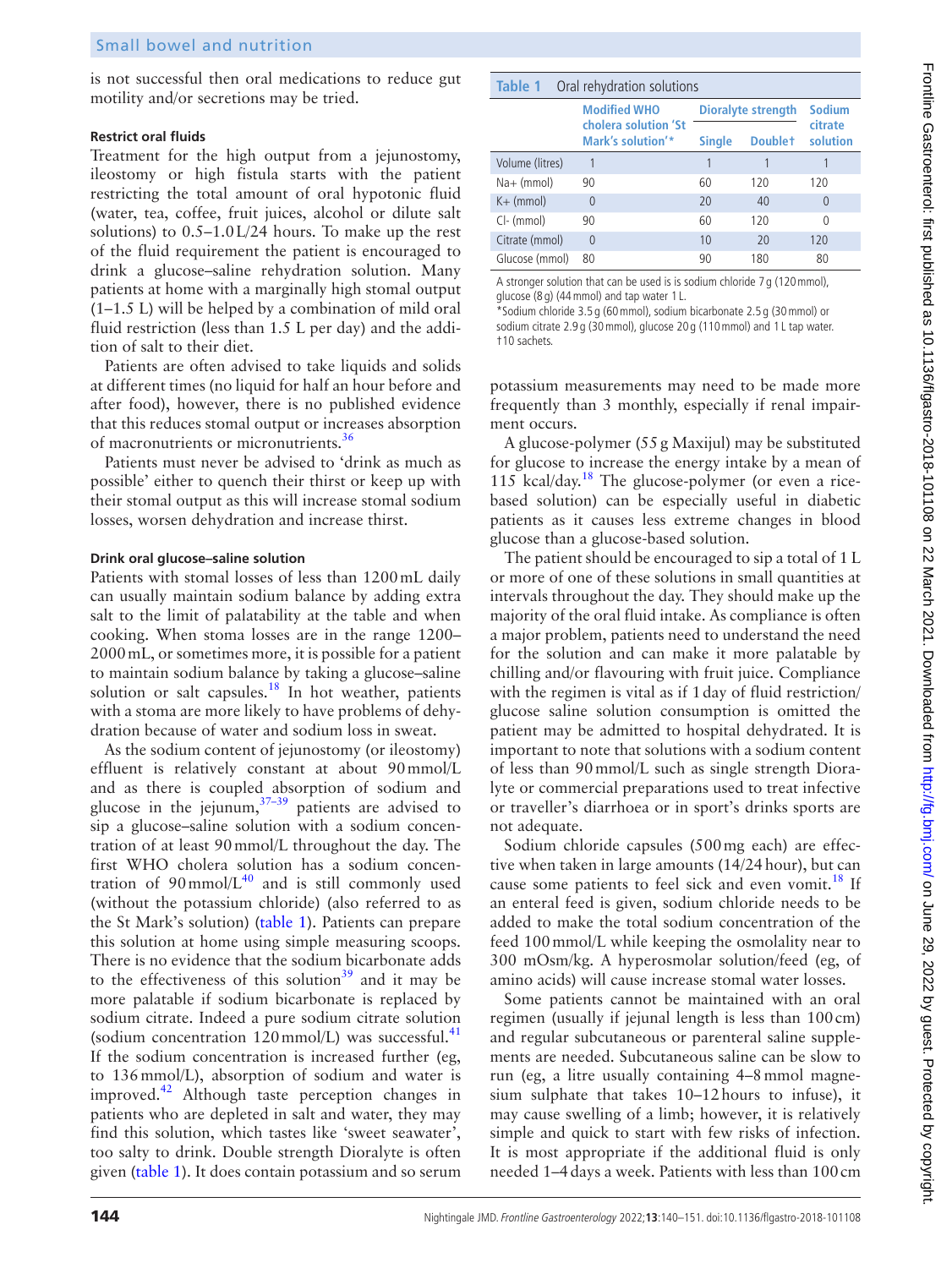<span id="page-5-0"></span>

|                |  |  | Table 2 Jejunostomy length and the type of nutritional/fluid |
|----------------|--|--|--------------------------------------------------------------|
| support needed |  |  |                                                              |

| --------------- |                  |              |
|-----------------|------------------|--------------|
| Jejunum (cm)    | <b>Nutrition</b> | <b>Fluid</b> |
| $0 - 50$        | Parenteral       | Saline       |
| $51 - 100$      | Parenteral*      | Saline       |
| $101 - 150$     | Oral/enteral     | OGS          |
| $151 - 200$     | None             | OGS          |
|                 |                  |              |

\*At 85–100 cm may need parenteral saline only.

OGS, oral (or enteral) glucose/saline solution.

jejunum remaining may need oral or parenteral nutritional supplements (see [table](#page-5-0) 2), but a few need, no nutritional supplements, only 1 or 2 L of parenteral saline daily, usually with added magnesium sulphate (4mmol/L). This may be given as a regular infusion at home.

## **Drug therapy for an HOS (jejunostomy)**

If restricting oral fluids and giving a glucose–saline solution to drink are not adequate treatment, drugs may be needed. The intestinal output, especially in net 'secretors' rises after meals [\(figure](#page-5-1) 3), and it is therefore important to give the drugs before food. Drugs used to reduce jejunostomy output act to reduce either intestinal motility or secretions.

#### Antimotility (antidiarrhoeal) drugs

Opiate drugs such as tincture of opium (laudanum) or codeine phosphate have been used for many years to treat diarrhoea but are sedative and, in the long term, addictive. Synthetic drugs were manufactured with the aim that they should be free of opiate-like activity on the central nervous system. Diphenoxylate (Lomotil) was the first to be used in clinical practice but has largely been replaced by loperamide (Imodium) which has no central nervous system effects. Loperamide is preferred to codeine phosphate as it does not sedate and is not addictive. Codeine phosphate increases the output of stomal fat<sup>43 44</sup>; loperamide does not<sup>[44 45](#page-10-2)</sup> although it reduces the pancreaticobiliery secretions.<sup>[46](#page-10-3)</sup>



<span id="page-5-1"></span>**Figure 3** Jejunostomy output and oral intake in a patient with 30 cm jejunum.

Loperamide and codeine phosphate reduce intestinal motility and thus decrease water and sodium output from an ileostomy by about 20%–30%.<sup>43-45 47 48</sup> Oral loperamide, 4mg taken four times a day, was more effective in reducing the weight and sodium content of ileostomy fluid than codeine phosphate 60mg taken four times a day, $44$  but the effect of both together may be greater.<sup>[49](#page-10-4)</sup> Loperamide circulates through the enterohepatic circulation, but this is severely disrupted in these patients, and small bowel transit may be rapid. Thus, high doses of loperamide (eg, 12–24mg) at a time) may be needed, as in patients who have had a vagotomy and pyloroplasty.<sup>50</sup> One case series suggested even higher doses (40mg five times a day, 30mg three times a day and 100mg four times a day) were effective.<sup>[51](#page-10-6)</sup>

In 2017, the UK Medicines and Healthcare products Regulatory Agency issued an alert about serious cardiovascular events (QT prolongation, torsades de pointes and cardiac arrest/deaths) associated with high or very high doses of loperamide when used as a drug of abuse or for self-treatment of opioid withdrawal. The British Intestinal Failure Alliance advice about this included performing an ECG in all patients with an HOS/fistula before starting high-dose loperamide (more than 4mg four times a day) and the QT interval being measured. It was suggested that the ECG should be repeated after starting the high dose and then every 3 years. The total daily dose of loperamide should be below 80mg, however, if exceeded serum loperamide levels should be measured. Loperamide toxicity should be considered in any patient with fainting episodes not accounted for by dehydration or other drugs and if there is QT prolongation or a ventricular arrhythmia including torsades de pointes or if a cardiac arrest has occurred.<sup>52</sup>

Loperamide and codeine phosphate are effective in most patients with a jejunostomy, $53$  particularly net 'absorbers'. A combination of them taken traditionally 15–30min before food, a glucose–saline solution and other fluid restriction can liberate some patients from dependence on parenteral saline supplements.<sup>49</sup>

#### Antisecretory drugs

Food and drink are diluted by digestive juices, thus the volume of stomal effluent can be reduced in 'secretors' by drugs that reduce the secretions from the stomach, liver and pancreas. Drugs that reduce gastric acid secretion, such as the  $H_2$  antagonists or PPIs or the somatostatin analogue octreotide, are most commonly used. These drugs may not be effective in net 'absorbers' and should only be continued if there is a measureable reduction in stomal output with their use. They should not be used routinely (especially PPIs).

## *H2 antagonists/PPIs*

 $\overline{H}_2$  antagonists (cimetidine,<sup>54 55</sup> ranitidine<sup>[1](#page-9-0)</sup>) and PPIs (omeprazole)<sup>56 57</sup> are effective in reducing the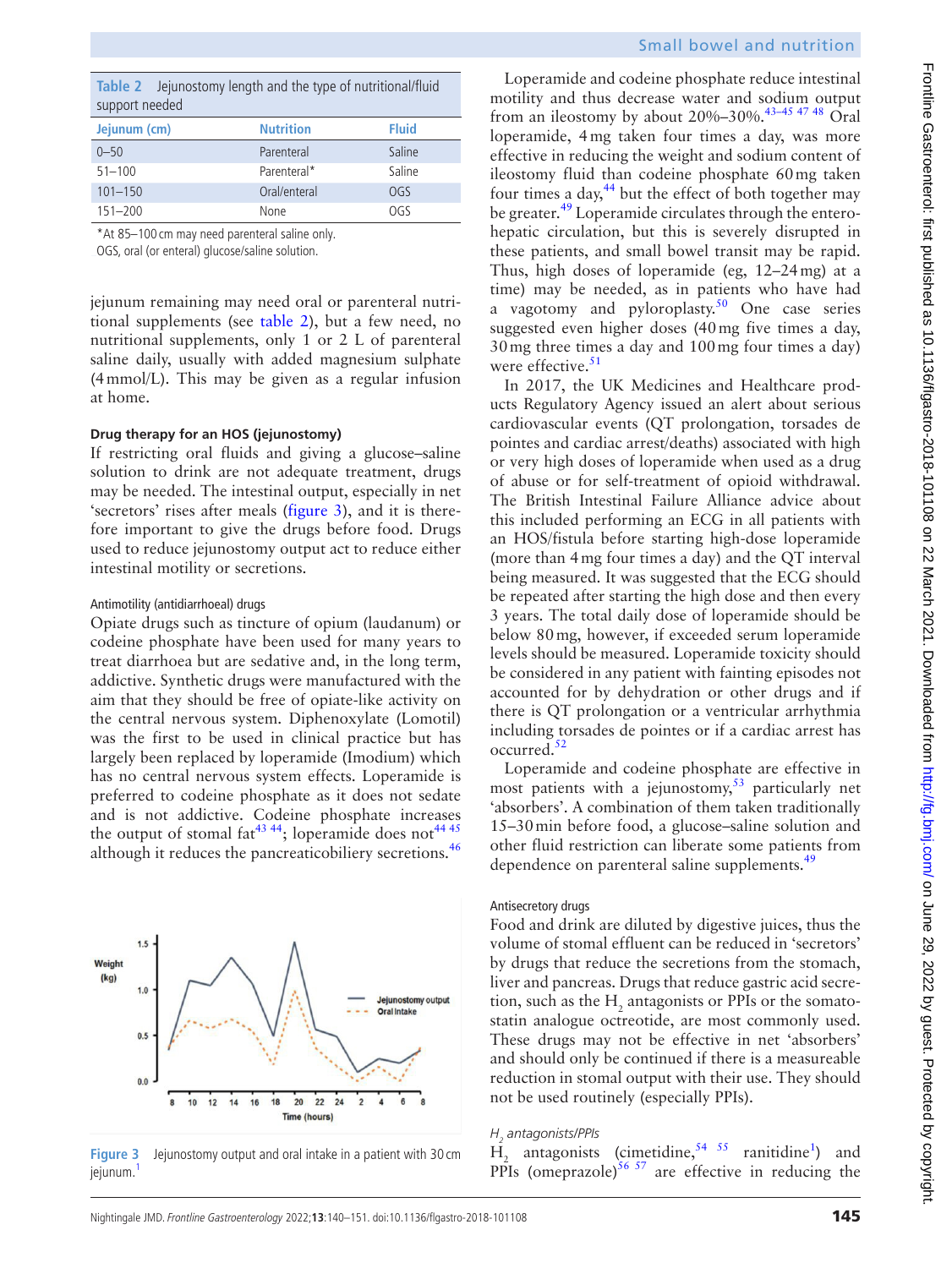secretions in net 'secretors' in whom the stomal output usually exceeds 2L/24 hours. This beneficial effect is likely to be due to the reduction in normal daily gastric acid secretion and a reduction in gastric acid hypersecretion. Omeprazole is readily absorbed in the duodenum and upper small bowel, but if less than 50cm of jejunum remains it may need to be given intravenously. Giving omeprazole orally dissolved in bicarbonate may improve its absorption. Omeprazole usually has little beneficial effect in patients who are net 'absorbers'. They do not change the absorption of energy, carbohydrate, lipid, nitrogen and divalent cations $54-57$  and do not reduce jejunostomy output sufficiently to prevent the need for parenteral fluid and electrolyte replacement.

The PPIs have been associated with Cl difficile infection, abnormal liver function tests, osteopenia/osteoporosis and increased risk of fractures, myocardial infarction and renal impairment.<sup>58</sup> When used (eg, omeprazole 40–80mg daily) the dose can be titrated such that fresh stomal fluid has a pH greater than 5.

## *Somatostatin and octreotide*

Somatostatin and octreotide reduce salivary, gastric and pancreaticobiliary secretions, slow small bowel transit, and may delay gastric emptying; for these reasons they reduce the intestinal output from a jejunostomy in both net 'secretors' and 'absorbers'. Somatostatin has a serum half-life of 3min so is given by continuous infusion,<sup>59</sup> whereas that of octreotide is 90min so it is usually given as regular (two or three times daily) subcutaneous injections before food.

Studies in adults have shown octreotide to reduce ileostomy diarrhoea and large-volume jejunostomy outputs.[1 14 60–66](#page-9-0) The greatest reductions in intestinal output have occurred in net 'secretors', and many patients have been able to reduce the volume of parenteral support needed.<sup>63 66</sup> Although some patients have achieved positive intestinal fluid balance, they have rarely been able to stop parenteral fluids completely.<sup>[63 66](#page-10-13)</sup> All studies have shown a reduction in sodium output which parallels that of the intestinal output.<sup>1</sup> <sup>14 60-66</sup> The reduction in output in net 'absorbers' may be none or very small. In one study in which all patients had mild ileostomy diarrhoea (0.8–1.3kg/24hours the output reduced by only  $0.3 \text{ kg}/24 \text{ hours}$ .<sup>61</sup> In three patients, an intravenous dose of 50µg octreotide twice a day was as effective in reducing the intestinal output as  $100 \mu$ g three times a day.<sup>63</sup> Magnesium balance has not been changed by octreotide<sup>62 64</sup> and it does does not significantly change total energy<sup>63 65</sup> 66 or nitrogen absorption.<sup>60 62 64–66</sup> As pancreaticobiliary secretion is reduced, it would be expected that fat absorption would be reduced $61$ ; however, it is usually unchanged.<sup>[64–66](#page-10-17)</sup>

As there is little intestinal adaptation in patients with a jejunostomy, $15$  the risk (based on some animal studies with short bowel and colon in continuity) of octreotide inhibiting intestinal adaptation is unlikely to be important. In addition the effect of octreotide is maintained in the long term.<sup>60 62-64 66</sup> After a year's continuous therapy with 50µg intravenous octreotide two times per day, the reduction in stomal output was the same as at the start of treatment.<sup>[63 66](#page-10-13)</sup>

A subcutaneous injection of octreotide may be painful, especially in the very thin, while an intravenous injection may cause flushing, nausea and headache.[63](#page-10-13) Blood glucose generally remains within the normal range. $64$  Patients with a jejunostomy have a very high prevalence of gallstones  $(45\%)$ ,  $^{25}$  $^{25}$  $^{25}$  and long-term octreotide therapy may further increase this.<sup>[67](#page-10-18)</sup> Although hypoglycaemia may occur,  $64$  there is no evidence that octreotide causes diabetes or hypothyroidism after prolonged usage. Increasing the consistency of the small bowel contents could increase the risk of developing small bowel obstruction if there are adhesions.

Long-acting octreotide  $20 \text{ mg}^{68}$  $20 \text{ mg}^{68}$  $20 \text{ mg}^{68}$  and lanreotide  $120 \text{ mg}^{69}$  $120 \text{ mg}^{69}$  $120 \text{ mg}^{69}$  have both been used to treat HOS with deep subcutaneous/intramuscular injections every 4 weeks.

Octreotide is not commonly used because oral omeprazole (40mg once daily) is equally effective. It gave an equivalent reduction in stomal output to intravenous octreotide 50µg two times per day in two patients.<sup>156</sup>

## Mineralocorticoids and desmopressin

The distal ileum, with its tight intracellular junctions, can concentrate the intraluminal contents. This ability develops from 2 to 16 weeks after the formation of an ileostomy.<sup>70 71</sup> This capacity for sodium absorption may partly relate to high aldosterone levels<sup>634</sup> and can be induced by mineralocorticoids<sup>72–74</sup> or high-dose hydrocortisone.[75](#page-10-23) Although intraluminal hydrocortisone does increase jejunal water, sodium and glucose absorption in normal subjects, $7<sup>6</sup>$  mineralocorticoids do not usually reduce ileostomy output. Corticosteroids are not recommended (unless correcting a deficiency) and mineralocorticoids are unlikely to be successful as there are high circulating aldosterone levels so sodium absorption may already be maximised.

Desmopressin, an analogue of antidiuretic hormone, has no effect on ileal fluid or electrolyte loss in man.<sup>7</sup>

## Cholylsarcosine

A synthetic bile acid resistant to bacterial deconjugation and dehydroxylation, cholylsarcosine improved fat and calcium absorption but did not affect the volume of stomal output.<sup>78</sup> $79$ 

## Clonidine

Clonidine is an  $\alpha_2$ -adrenergic agonist that prolongs gastrointestinal transit and has been used to treat chronic diarrhoea. A 0.3mg clonidine patch to eight jejunostomy patients receiving parenteral nutrition resulted in a reduction in stomal output of 0.44kg/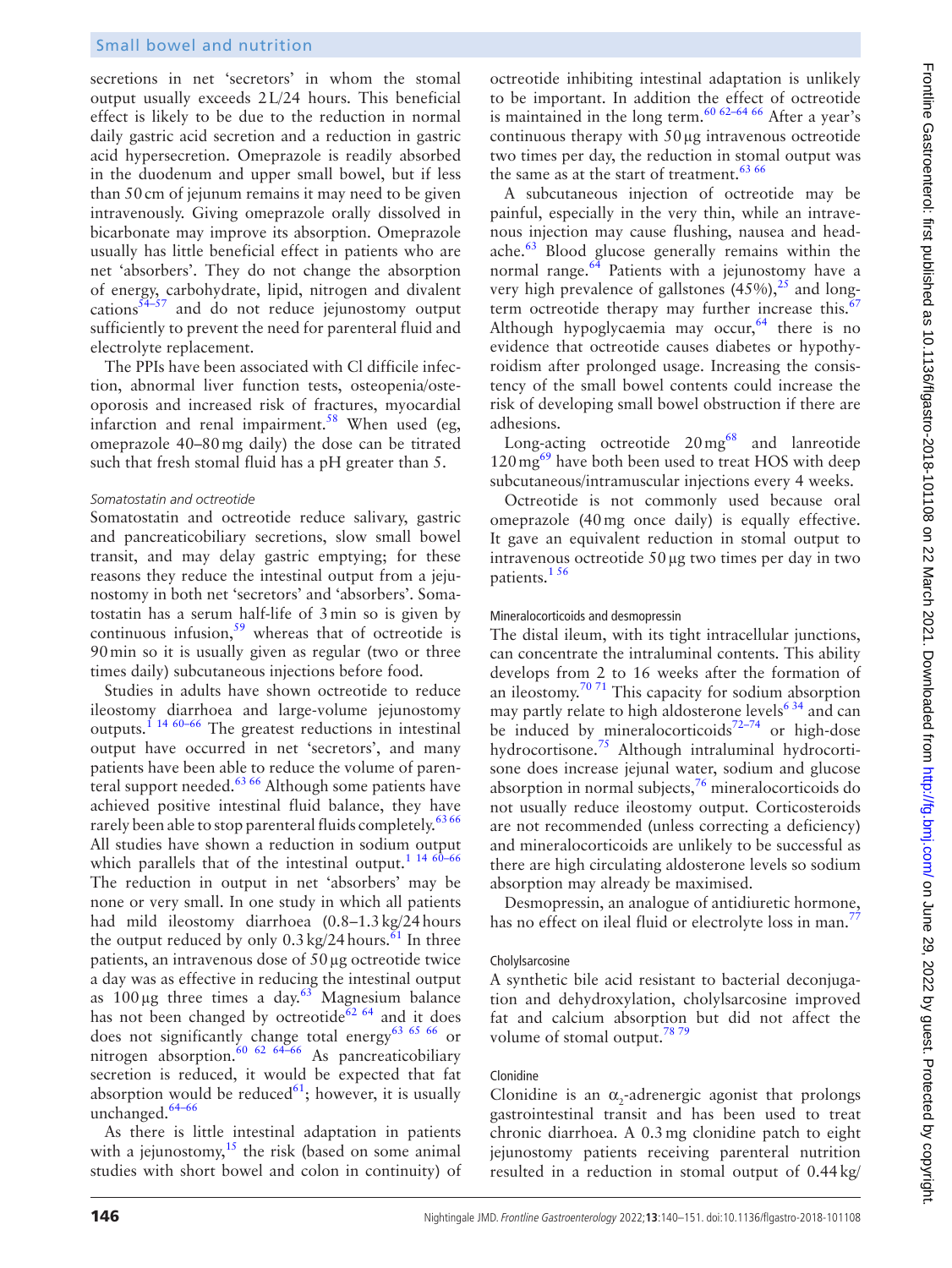day (39mmol sodium) without affecting energy, fat or xylose absorption. $80$  It is rarely used but may (if available) be a treatment for those who are not responding to other conventional treatments.

## Peptide hormones (including growth factors)

Patients with a jejunostomy have low circulating levels of PYY (slows transit) and GLP-2.[21 24](#page-9-18) A GLP-2 agonist teduglutide, which stimulates small bowel mucosal growth and increases absorption of salt, water and nutrients, may be used as a treatment (though is expensive and in the UK is only prescribed by specialist home parenteral nutrition/intestinal failure centres for patients receiving parenteral support).<sup>83</sup> While in studies teduglutide may reduce parenteral requirements by 20% and may occasionally allow a patient to stop parenteral nutrition. $84-87$  There are other longeracting GLP-2 agonists being developed for clinical use (eg, apraglutide and glepaglutide). A GLP-1 agonist (liraglutide) which primarily slows upper gastrointestinal transit has been used with some success. $87$  There may be a future role for using combinations of peptide hormone analogues.

## Treatment of hypomagnesaemia

The first step in treatment is to correct dehydration and sodium depletion which cause secondary hyperaldosteronism and hence renal magnesium loss. A diet relatively low in fat may be given so preventing the chelation of magnesium in the gut lumen with freefatty acids so making the magnesium unavailable for absorption.<sup>[28](#page-9-21)</sup>

Serum magnesium levels can usually be improved by oral supplements, however, the data about the magnesium absorption from different preparations are often derived from normal volunteer studies and studies of patients with a short bowel and retained functioning colon. Tablet dissolution and magnesium availability may be very different in patients with a jejunostomy.

Many oral magnesium salts, which are generally poorly absorbed, have been given as a treatment and include magnesium sulphate, chloride, hydroxide, acetate, carbonate, gluconate, lactate, citrate, aspartate, pyroglutamate, oxide and diglycinate[.88 89](#page-11-3) In clinical practice in the UK, magnesium oxide, glycerophosphate or aspartate are most commonly given. Magnesium oxide may be given to a total of 12–24mmol daily and is often given at night when intestinal transit is assumed to be slowest and hence there is more time for absorption. This regimen increases magnesium absorption and does not appear to increase stomal output.

A topical magnesium chloride spray may help those with magnesium depletion who do not adequately absorb magnesium preparations from their gut<sup>90</sup> and may offer a mode of correcting serum levels and helping symptoms that may be related hypomagnesaemia. PPI drugs can reduce serum magnesium levels and a trial of stopping these may be beneficial. $30$ 

If oral magnesium supplements do not bring the magnesium level into the normal range, oral  $1\alpha$ -hydroxycholecalciferol in a gradually increasing dose (every 2–4 weeks) of 1–9µg daily has been shown to improve magnesium balance in patients with a retained colon.<sup>91 92</sup> This action occurs by increasing both intestinal and renal magnesium absorption.<sup>92</sup> Hypomagnesaemia will cause both a failure of parathormone release and a resistance to its action so that 1α-hydroxycholecalciferol cannot be made in the kidney in adequate amounts; thus it is important that the  $1\alpha$ preparation of vitamin D is given.

Magnesium can occasionally be given as: a subcutaneous injection (patients usually have jejunal length of 85–150cm) of 4mmol magnesium sulphate every two or more days, but this can cause skin ulceration; an intramuscular injection of 10mmol/L, but this is painful; or a regular intravenous infusion of 12 or more mmol, usually in a litre of saline over 1–2hours, though this can cause a flushing sensation. A 4–8mmol of magnesium sulphate can infused subcutaneously in a litre of saline over 10–12hours 1–3 times a week in some patients.

#### **NUTRITIONAL TREATMENT Need for enteral or parenteral nutrition**

Patients with an HOS may be malnourished if their gut length is short [\(table](#page-5-0) 2). Most patients with less than 75cm of jejunum remaining need long-term parenteral nutrition; most in the range 75–100cm need parenteral saline (sometimes with added magnesium) [\(table](#page-5-0) 2) but manage to maintain nutritional status with an enteral regimen even though they may only absorb about 50%–60% of their oral energy intake.

All patients wish to eat food so as to feel normal and to maintain social relationships. In patients maintained on parenteral nutrition, an oral intake is detrimental as it increases jejunostomy losses. Patients taking an oral regimen need to consume more energy than a normal person to compensate for malabsorption. This malabsorption factor must be taken into account if giving oral/enteral feeds. Most patients can achieve this by eating more high-energy food. Oral sip feeds may be given in addition to food, preferably taken between meals and at bedtime. By these means, a patient may increase energy intake by at least 1000 kcal/day. If oral sip feeds during the day fail to achieve weight gain or maintain nutrition, a nasogastric or gastrostomy tube may be inserted and a feed given at night so that the short residual length of intestine is used at a time when it is usually inactive.

Once weight is regained, the daily energy requirement may decrease so that a nocturnal feed can be reduced or stopped and sip-feeds during the day may become adequate. Only if these measures fail and the patient continues to lose weight, or fails to regain lost weight, is parenteral nutrition given.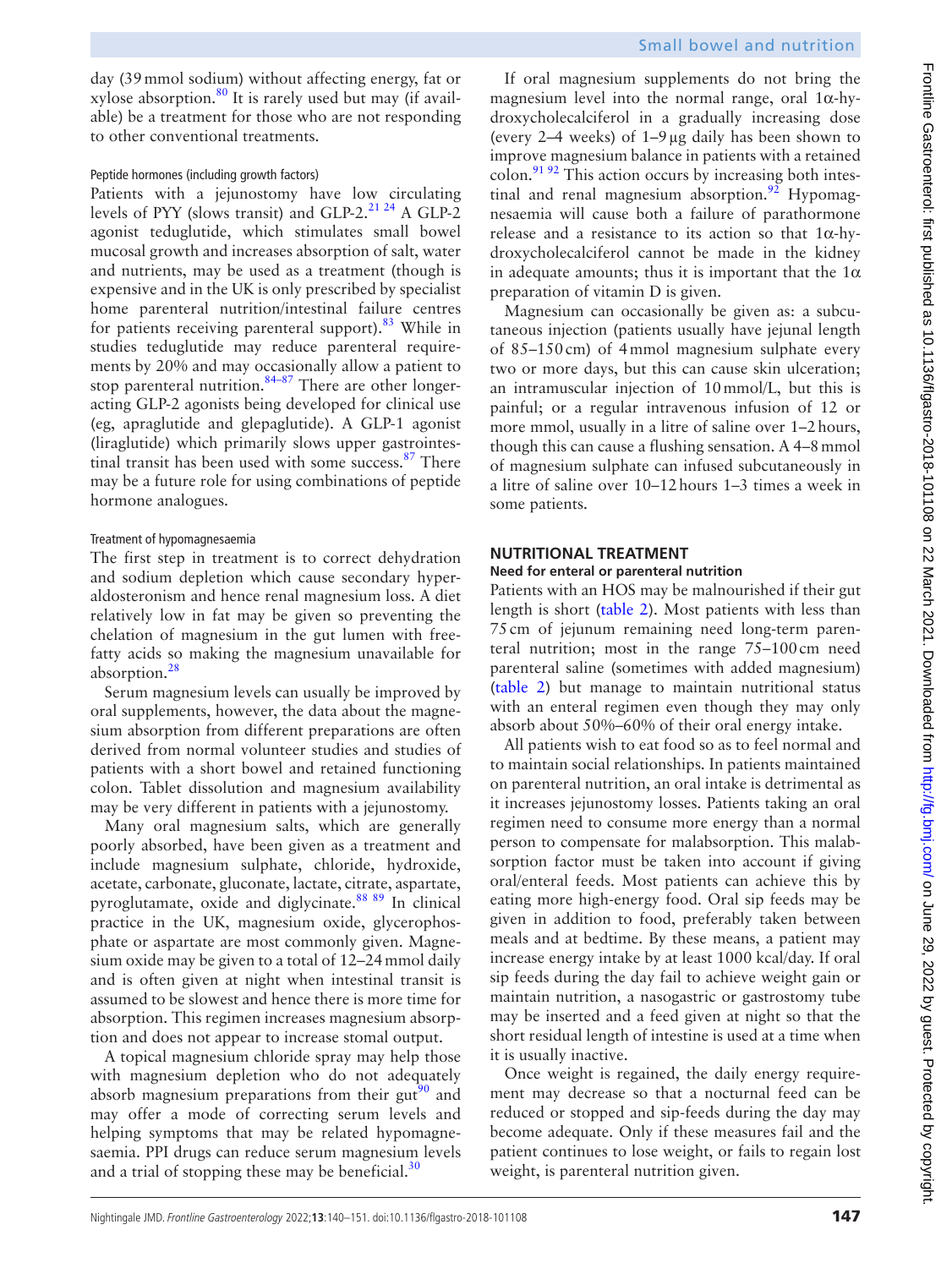#### **Oral/enteral nutrition/food**

Patients with a jejunostomy absorb a constant though reduced proportion of the nitrogen, energy and fat from their diet.[28 93 94](#page-9-21) Increasing fat in the diet raises fat excretion but does not usually increase stomal output, nor make the output offensive.<sup>[28 93 94](#page-9-21)</sup>

Increasing the fat in the diet does (as expected) increase the loss of the divalent cations (Mg and Ca), $^{28}$ but this is not always the case. $93$  A diet of small molecules (eg, an elemental diet) is not advised as it causes a feed to be hyperosmolar $91$  and usually contains little sodium, so increasing the losses of water and sodium from the stoma. A peptide feed still has the problem of a relatively high osmolality, and thus can increase stomal output but nitrogen absorption is increased.<sup>95</sup> Little advantage comes from taking a diet of watersoluble medium-chain triglycerides in place of normal fat.<sup>96</sup> The addition of glutamine, 15g, to a litre of rehydration solution in patients with a jejunostomy resulted in no additional benefit in terms of water or sodium absorption. $\frac{97}{2}$  $\frac{97}{2}$  $\frac{97}{2}$  The fibre content of the diet plays only a minor role in determining jejunal output $^{93}$  $^{93}$  $^{93}$ but if reduced will reduce episodes of HOS if there are adhesions and so is often advised.

Thus jejunostomy patients need a large total oral energy intake of a polymeric, iso-osmolar (300 mOsm/ kg) diet that is relatively high in fat with added salt (sodium concentration 100mmol/L). The volume of the stomal output may become so high with a normal diet or with extra feeding that it is a major social disability. If this is the case, parenteral feeding may be needed to enable oral intake to be reduced.

#### **PREDICTING DRUG ABSORPTION**

Many drugs are incompletely absorbed by patients with a short bowel and may be needed in much higher amounts than usual (eg, thyroxine, warfarin and  $\langle$  digoxin)<sup>98</sup> or may need to be given intravenously. An attempt to predict the absorption of a medication in patients with a short bowel can be made by using the time to peak levels and the biopharmaceutical classification of drugs. A drug with a short time to peak plasma levels is likely to be absorbed in the upper gut and so be absorbed in patients with a short bowel; this will not be the case if there is a long time to peak plasma levels. The biopharmaceutical classification of drugs is based on drug aqueous solubility and intestinal permeability. $99\frac{100}{9}$  A drug with high solubility and high permeability (class 1) is likely to be well absorbed in a short length of gut but this will not be the case for one with poor solubility and permeability.

## **CHANGES IN JEJUNOSTOMY OUTPUT WITH TIME**

Patients with a normal terminal ileostomy experience a decrease in stomal output from about day 5 to 16 weeks after its formation.<sup>101</sup> Hill *et al* showed, in patients with an 'ileostomy' following an ileal resection, that there was no decrease in ileostomy water,

sodium and potassium losses from 11 days after the resection to  $6$  months.<sup>102</sup> There is no structural change in distal duodenal mucosa in patients with an established jejunostomy.<sup>103</sup> Thus there is no evidence for any structural or functional adaptive changes occurring in patients with a jejunostomy. The fluid and nutrients needed change very little with time and are likely to be the same for as long as the jejunostomy remains.<sup>25</sup>

#### **SURGICAL OPTIONS**

If there is small or large bowel out of circuit then if this is brought back into continuity absorption may improve and problems of an HOS resolved. This is well shown when patients after a mesenteric infarction have continuity restored and 77% were able to stop parenteral nutrition within 5 years.<sup>104</sup> The reversal of a 10cm segment of small bowel has been reported to be successful in increasing absorption in some patients with a short bowel with few complications reported.<sup>[105](#page-11-17)</sup> The Serial Transverse Enteroplasty Procedure (STEP) is being performed if the small bowel is sufficiently dilated and has mainly been performed in children with a colon in continuity.<sup>106</sup> Rarely small bowel transplantation can be required mainly for complications related to intestinal failure/parenteral nutrition (eg, liver disease or failing venous access).

## **PATIENT SUPPORT**

Patients with a stoma and a high output may need psychosocial support and the help of local stoma nurses and patient support groups (eg, ileostomy association or PINNT in the UK) and advice leaflets.

## **MONITORING**

Accurate daily measurements of body weight, fluid balance (especially stomal effluent) and postural blood pressure are important. Serum electrolyte (creatinine, potassium and magnesium) and urinary sodium estimation may be done every 1–3days initially but once or twice weekly when the patient is stable in hospital. The aims are to maintain hydration and body weight and a daily urine volume of at least 800mL with a sodium concentration greater than 20mmol/L. At home, if stable, measurements of weight, urine sodium concentration and serum magnesium are done every 3 months.

#### **Collaborators** None.

**Contributors** JMDN has written all of this article based upon clinical experience, research and literature reviews.

**Funding** The authors have not declared a specific grant for this research from any funding agency in the public, commercial or not-for-profit sectors.

**Competing interests** Chairman of the Adjudication committee for a phase III multicentre, double blind, randomised, placebo-controlled, parallel-group, efficacy and safety trial of

Apraglutide (VectivBio AG).

**Patient consent for publication** Not required.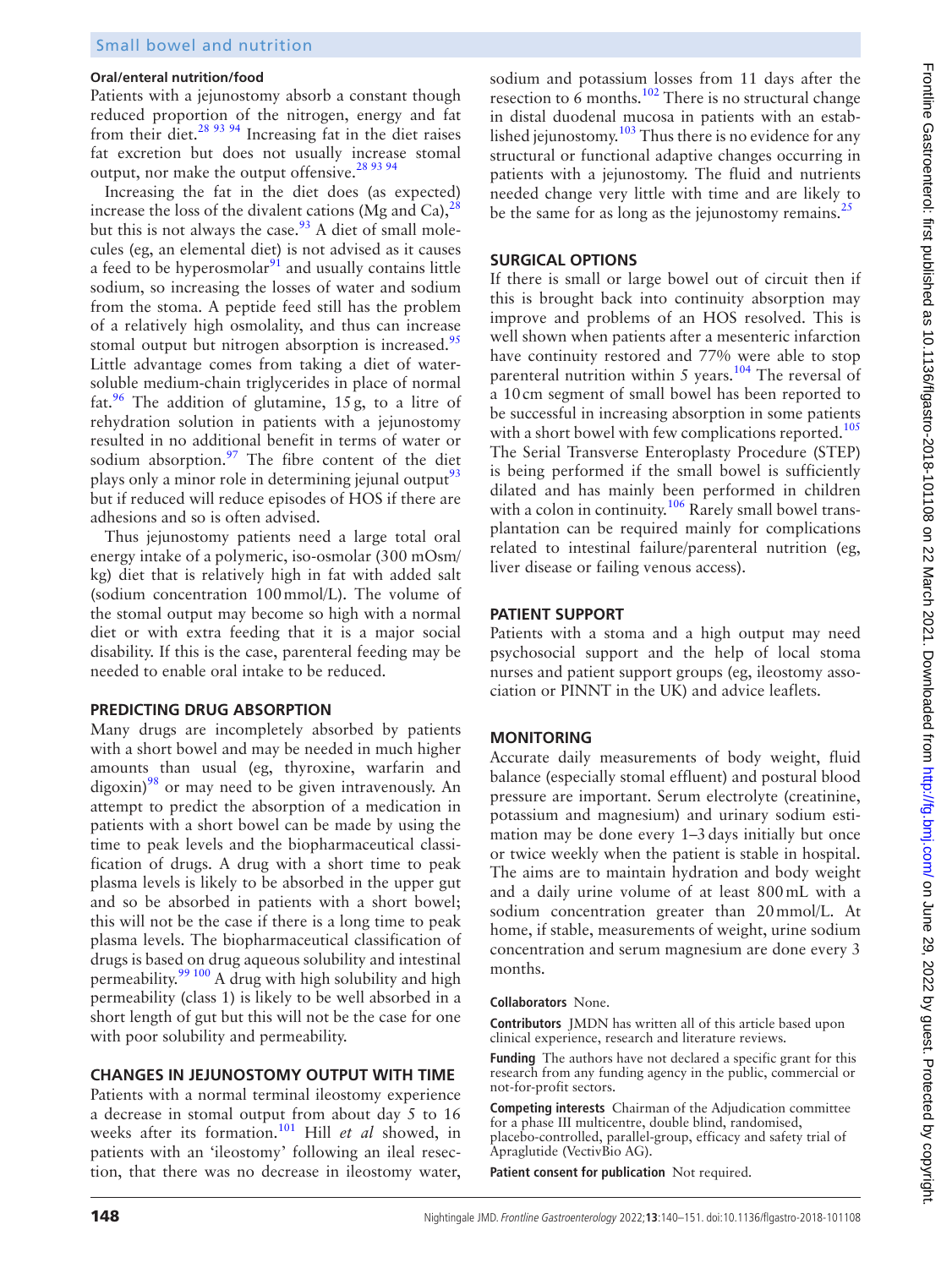**Provenance and peer review** Not commissioned; externally peer reviewed.

## **ORCID iD**

Jeremy M D Nightingale [http://orcid.org/0000-0002-7314-](http://orcid.org/0000-0002-7314-0456) [0456](http://orcid.org/0000-0002-7314-0456)

## **REFERENCES**

- <span id="page-9-0"></span>1 Nightingale JMD, Lennard-Jones JE, Walker ER, *et al*. Jejunal efflux in short bowel syndrome. *[The Lancet](http://dx.doi.org/10.1016/0140-6736(90)93238-K)* 1990;336:765–8.
- <span id="page-9-1"></span>2 Baker ML, Williams RN, Nightingale JMD. Causes and management of a high-output stoma. *[Colorectal Disease](http://dx.doi.org/10.1111/j.1463-1318.2009.02107.x)* 2011;13:191–7.
- <span id="page-9-2"></span>3 Arenas Villafranca JJ, López-Rodríguez C, Abilés J, *et al*. Protocol for the detection and nutritional management of high-output stomas. *[Nutr J](http://dx.doi.org/10.1186/s12937-015-0034-z)* 2015;14:1.
- <span id="page-9-7"></span>4 Takeda M, Takahashi H, Haraguchi N, *et al*. Factors predictive of high-output ileostomy: a retrospective singlecenter comparative study. *[Surg Today](http://dx.doi.org/10.1007/s00595-018-1756-2)* 2019;49:482–7.
- <span id="page-9-9"></span>5 Hara Y, Miura T, Sakamoto Y, *et al*. Organ/space infection is a common cause of high output stoma and outlet obstruction in diverting ileostomy. *[BMC Surg](http://dx.doi.org/10.1186/s12893-020-00734-7)* 2020;20:83.
- <span id="page-9-4"></span>6 Kennedy HJ, Al-Dujaili EA, Edwards CR, *et al*. Water and electrolyte balance in subjects with a permanent ileostomy. *[Gut](http://dx.doi.org/10.1136/gut.24.8.702)* 1983;24:702–5.
- <span id="page-9-5"></span>7 Newton CR, Drury P, Gonvers JJ. Incidence and treatment of sodium depletion in ileostomists. *Scan J Gastroenterol* 1982;74:159–60.
- <span id="page-9-6"></span>8 Fujino S, Miyoshi N, Ohue M, *et al*. Prediction model and treatment of high-output ileostomy in colorectal cancer surgery. *[Mol Clin Oncol](http://dx.doi.org/10.3892/mco.2017.1336)* 2017;7:468–72.
- <span id="page-9-8"></span>9 Williams RN, Hemingway D, Miller AS. Enteral *Clostridium difficile*, an emerging cause for high-output ileostomy. *[J Clin](http://dx.doi.org/10.1136/jcp.2008.062901)  [Pathol](http://dx.doi.org/10.1136/jcp.2008.062901)* 2009;62:951–3.
- <span id="page-9-10"></span>10 Nightingale JMD, Spiller RC. Normal intestinal anatomy and physiology. In: Failure I, Nightingale JMD, eds. *Greenwich medical media limited*, 2001: 15–36.
- 11 Teitelbaum EN, Vaziri K, Zettervall S, *et al*. Intraoperative small bowel length measurements and analysis of demographic predictors of increased length. *[Clin Anat](http://dx.doi.org/10.1002/ca.22238)* 2013;26:27–32.
- 12 Tacchino RM. Bowel length: measurement, predictors, and impact on bariatric and metabolic surgery. *[Surg Obes Relat](http://dx.doi.org/10.1016/j.soard.2014.09.016)  [Dis](http://dx.doi.org/10.1016/j.soard.2014.09.016)* 2015;11:328–34.
- <span id="page-9-11"></span>13 Nightingale JMD, Lennard-Jones JE. Adult patients with a short bowel due to Crohn??s disease often start with a short normal bowel. *[Eur J Gastroenterol Hepatol](http://dx.doi.org/10.1097/00042737-199510000-00015)* 1995;7:989–91.
- <span id="page-9-12"></span>14 Nightingale JM. The Sir David Cuthbertson medal lecture. clinical problems of a short bowel and their treatment. *[Proc](http://dx.doi.org/10.1079/pns19940043)  [Nutr Soc](http://dx.doi.org/10.1079/pns19940043)* 1994;53:373–91.
- <span id="page-9-13"></span>15 Nightingale JMD, Woodward J. And small bowel/Nutrition Committee of Bsg. guidelines for the management of patients with a short bowel. *Gut* 2006;55.
- <span id="page-9-14"></span>16 Newton CR, Gonvers JJ, McIntyre PB, *et al*. Effect of different drinks on fluid and electrolyte losses from a jejunostomy. *[J R Soc Med](http://www.ncbi.nlm.nih.gov/pubmed/3968667)* 1985;78:27–34.
- 17 Griffin GE, Fagan EF, Hodgson HJ, *et al*. Enteral therapy in the management of massive gut resection complicated by chronic fluid and electrolyte depletion. *[Dig Dis Sci](http://dx.doi.org/10.1007/BF01316574)* 1982;27:902–8.
- <span id="page-9-27"></span>18 Nightingale JM, Lennard-Jones JE, Walker ER, *et al*. Oral salt supplements to compensate for jejunostomy losses: comparison of sodium chloride capsules, glucose electrolyte solution, and glucose polymer electrolyte solution. *[Gut](http://dx.doi.org/10.1136/gut.33.6.759)* 1992;33:759–61.
- 19 Rodrigues CA, Lennard-Jones JE, Thompson DG, *et al*. What is the ideal sodium concentration of oral rehydration solutions (ORS) for short bowel patients? *[Clin Sci](http://dx.doi.org/10.1042/cs074069Pa)* 1988;74:69.
- <span id="page-9-15"></span>20 Buxton B. Small bowel resection and gastric acid hypersecretion. *[Gut](http://dx.doi.org/10.1136/gut.15.3.229)* 1974;15:229–38.
- <span id="page-9-18"></span>21 Nightingale JM, Kamm MA, van der Sijp JR, *et al*. Gastrointestinal hormones in short bowel syndrome. Peptide YY may be the 'colonic brake' to gastric emptying. *[Gut](http://dx.doi.org/10.1136/gut.39.2.267)* 1996;39:267–72.
- <span id="page-9-16"></span>22 Windsor CWO, Fejfar J, Woodward DAK. Gastric secretion after massive small bowel resection. *[Gut](http://dx.doi.org/10.1136/gut.10.10.779)* 1969;10:779–86.
- <span id="page-9-17"></span>23 Nightingale JM, Kamm MA, van der Sijp JR, *et al*. Disturbed gastric emptying in the short bowel syndrome. Evidence for a 'colonic brake'. *[Gut](http://dx.doi.org/10.1136/gut.34.9.1171)* 1993;34:1171–6.
- <span id="page-9-19"></span>24 Jeppesen PB, Hartmann B, Hansen BS, *et al*. Impaired meal stimulated glucagon-like peptide 2 response in ileal resected short bowel patients with intestinal failure. *[Gut](http://dx.doi.org/10.1136/gut.45.4.559)* 1999;45:559–63.
- <span id="page-9-3"></span>25 Nightingale JM, Lennard-Jones JE, Gertner DJ, *et al*. Colonic preservation reduces need for parenteral therapy, increases incidence of renal stones, but does not change high prevalence of gall stones in patients with a short bowel. *[Gut](http://dx.doi.org/10.1136/gut.33.11.1493)* 1992;33:1493–7.
- <span id="page-9-20"></span>26 Hanna S, Macintyre I. The influence of aldosterone on magnesium metabolism. *[The Lancet](http://dx.doi.org/10.1016/S0140-6736(60)91487-2)* 1960;276:348–50.
- 27 Horton R, Biglieri EG. Effect of aldosterone on the metabolism of magnesium. *J Clin Endocrinol Metab* 1962;22:1187–92.
- <span id="page-9-21"></span>28 Ovesen L, Chu R, Howard L. The influence of dietary fat on jejunostomy output in patients with severe short bowel syndrome. *[Am J Clin Nutr](http://dx.doi.org/10.1093/ajcn/38.2.270)* 1983;38:270–7.
- 29 Hessov I, Andersson H, Isaksson B. Effects of a low-fat diet on mineral absorption in small-bowel disease. *[Scan J](http://dx.doi.org/10.3109/00365528309181636)  [Gastroenterol](http://dx.doi.org/10.3109/00365528309181636)* 1983;18:551–4.
- <span id="page-9-22"></span>30 Pisani LF, Filippi E, Vavassori S, *et al*. Effect of proton pump inhibitors on magnesium balance: is there a link to cardiovascular risk? *[Magnesium Research](http://dx.doi.org/10.1684/mrh.2016.0397)* 2016;29:1–10.
- <span id="page-9-23"></span>31 Richette P, Ayoub G, Lahalle S, *et al*. Hypomagnesemia associated with chondrocalcinosis: a cross-sectional study. *[Arthritis Rheum](http://dx.doi.org/10.1002/art.23106)* 2007;57:1496–501.
- <span id="page-9-24"></span>32 Fragkos KC, Forbes A. Citrulline as a marker of intestinal function and absorption in clinical settings: a systematic review and meta-analysis. *[United European Gastroenterol J](http://dx.doi.org/10.1177/2050640617737632)* 2018;6:181–91.
- <span id="page-9-25"></span>33 Nightingale JMD, Bartram CI, Lennard-Jones JE. Length of residual small bowel after partial resection: correlation between radiographic and surgical measurements. *[Gastrointest Radiol](http://dx.doi.org/10.1007/BF01887374)* 1991;16:305–6.
- 34 Ladefoged K, ØLgaard K. Fluid and electrolyte absorption and renin-angiotensin-aldosterone axis in patients with severe short-bowel syndrome. *[Scand J Gastroenterol](http://dx.doi.org/10.3109/00365527909181945)* 1979;14:729– 35.
- 35 Ladefoged K, Ølgaard K. Sodium homeostasis after smallbowel resection. *[Scand J Gastroenterol](http://dx.doi.org/10.3109/00365528509091665)* 1985;20:361–9.
- <span id="page-9-26"></span>36 Woolf GM, Miller C, Kurian R. Nutritional absorption in short bowel syndrome. evaluation of fluid, calorie and divalent cation requirements. *Dig Dis Sci* 1987;32:8–15.
- <span id="page-9-28"></span>37 Olsen WA, Ingelfinger FJ. The role of sodium in intestinal glucose absorption in man. *[J Clin Invest](http://dx.doi.org/10.1172/JCI105802)* 1968;47:1133–42.
- 38 Sladen GE, Dawson AM. Interrelationships between the absorptions of glucose, sodium and water by the normal human jejunum. *[Clin Sci](http://www.ncbi.nlm.nih.gov/pubmed/5783796)* 1969;36:119–32.
- <span id="page-9-30"></span>39 Fordtran JS. Stimulation of active and passive sodium absorption by sugars in the human jejunum. *[J Clin Invest](http://dx.doi.org/10.1172/JCI107983)* 1975;55:728–37.
- <span id="page-9-29"></span>40 Avery ME, Snyder JD. Oral therapy for acute diarrhoea. The underused simple solution. *N Engl J Med* 1990;323:891–4.
- <span id="page-9-31"></span>41 Culkin A, Gabe SM, Nightingale JM. PP070-SUN: outstanding Abstract: a randomised controlled crossover trial to investigate the efficacy of a new oral rehydration solution for patients with a high output stoma. *[Clin Nutr Suppl](http://dx.doi.org/10.1016/S0261-5614(14)50112-4)* 2014;33:S45.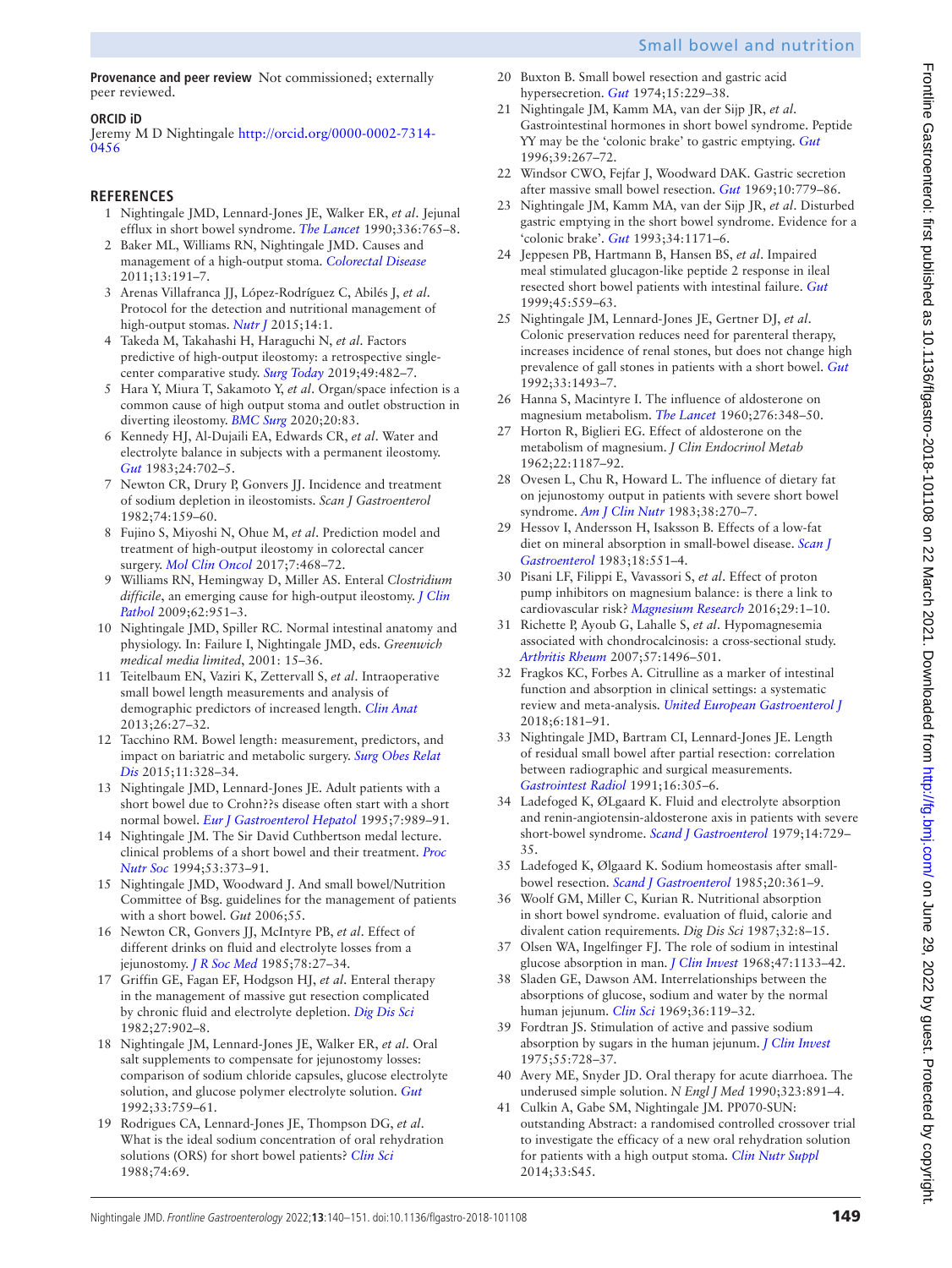- <span id="page-10-0"></span>42 Beaugerie L, Cosnes J, Verwaerde F, *et al*. Isotonic highsodium oral rehydration solution for increasing sodium absorption in patients with short-bowel syndrome. *[Am J Clin](http://dx.doi.org/10.1093/ajcn/53.3.769)  [Nutr](http://dx.doi.org/10.1093/ajcn/53.3.769)* 1991;53:769–72.
- <span id="page-10-1"></span>43 Newton CR. Effect of codeine phosphate, Lomotil, and Isogel on ileostomy function. *[Gut](http://dx.doi.org/10.1136/gut.19.5.377)* 1978;19:377–83.
- <span id="page-10-2"></span>44 King RF, Norton T, Hill GL. A double-blind crossover study of the effect of loperamide hydrochloride and codeine phosphate on ileostomy output. *[Aust N Z J Surg](http://dx.doi.org/10.1111/j.1445-2197.1982.tb06083.x)* 1982;52:121–4.
- 45 Tytgat GN, Huibregtse K, Dagevos J, *et al*. Effect of loperamide on fecal output and composition in wellestablished ileostomy and ileorectal anastomosis. *[Am J Dig](http://dx.doi.org/10.1007/BF01078345)  [Dis](http://dx.doi.org/10.1007/BF01078345)* 1977;22:669–76.
- <span id="page-10-3"></span>46 Remington M, Fleming CR, Malagelada JR. Inhibition of postprandial pancreatic and biliary secretion by loperamide in patients with short bowel syndrome. *[Gut](http://dx.doi.org/10.1136/gut.23.2.98)* 1982;23:98–101.
- 47 Tytgat GN, Huibregtse K. Loperamide and ileostomy output- -placebo-controled double-blind crossover study. *[Br Med J](http://dx.doi.org/10.1136/bmj.2.5972.667)* 1975;2:667–8.
- 48 Kristensen K, Qvist N. The acute effect of loperamide on ileostomy output: a randomized, double-blinded, placebocontrolled, crossover study. *[Basic Clin Pharmacol Toxicol](http://dx.doi.org/10.1111/bcpt.12830)* 2017;121:493–8.
- <span id="page-10-4"></span>49 Nightingale JMD, Lennard-Jones JE, Walker ER. A patient with jejunostomy liberated from home intravenous therapy after 14 years; contribution of balance studies. *[Clinical](http://dx.doi.org/10.1016/0261-5614(92)90019-M)  [Nutrition](http://dx.doi.org/10.1016/0261-5614(92)90019-M)* 1992;11:101–5.
- <span id="page-10-5"></span>50 O'Brien JD, Thompson DG, McIntyre A, *et al*. Effect of codeine and loperamide on upper intestinal transit and absorption in normal subjects and patients with postvagotomy diarrhoea. *[Gut](http://dx.doi.org/10.1136/gut.29.3.312)* 1988;29:312–8.
- <span id="page-10-6"></span>51 Mackowski A, Chen H-K, Levitt M. Successful management of chronic high-output ileostomy with high dose loperamide. *[BMJ Case Rep](http://dx.doi.org/10.1136/bcr-2015-209411)* 2015;2015. doi:10.1136/bcr-2015-209411. [Epub ahead of print: 22 Apr 2015].
- <span id="page-10-7"></span>52 Meade Uthe BIFA CommitteeNightingale J. British intestinal failure alliance (BIFA) position statement the use of high dose loperamide in patients with intestinal failure, 2018. Available: [https://www.bapen.org.uk/pdfs/bifa/position](https://www.bapen.org.uk/pdfs/bifa/position-statements/use-of-loperamide-in-patients-with-intestinal-failure.pdf)[statements/use-of-loperamide-in-patients-with-intestinal](https://www.bapen.org.uk/pdfs/bifa/position-statements/use-of-loperamide-in-patients-with-intestinal-failure.pdf)[failure.pdf](https://www.bapen.org.uk/pdfs/bifa/position-statements/use-of-loperamide-in-patients-with-intestinal-failure.pdf)
- <span id="page-10-8"></span>53 Rodrigues CA, Lennard-Jones JE, Walker ER. The effects of octreotide, soy polysaccharide, codeine and loperamide on nutrient, fluid and electrolyte absorption in the short-bowel syndrome. *[Aliment Pharmacol Ther](http://dx.doi.org/10.1111/j.1365-2036.1989.tb00202.x)* 1989;3:159–69.
- <span id="page-10-9"></span>54 Aly A, Bárány F, Kollberg B, *et al*. Effect of an H<sub>2</sub>-Receptor Blocking Agent on Diarrhoeas after Extensive Small Bowel Resection in Crohn's Disease. *[Acta Med Scand](http://dx.doi.org/10.1111/j.0954-6820.1980.tb09688.x)* 1980;207:119–22.
- 55 Jacobsen O, Ladefoged K, Stage JG, *et al*. Effects of cimetidine on jejunostomy effluents in patients with severe short-bowel syndrome. *[Scand J Gastroenterol](http://dx.doi.org/10.3109/00365528609011125)* 1986;21:824–8.
- <span id="page-10-10"></span>56 Nightingale JMD, Walker ER, Farthing MJG, *et al*. Effect of omeprazole on intestinal output in the short bowel syndrome. *Aliment Pharmacol Ther* 1991;5:405–12.
- 57 Jeppesen PB, Staun M, Tjellesen L, *et al*. Effect of intravenous ranitidine and omeprazole on intestinal absorption of water, sodium, and macronutrients in patients with intestinal resection. *[Gut](http://dx.doi.org/10.1136/gut.43.6.763)* 1998;43:763–9.
- <span id="page-10-11"></span>58 NICE. British National formulary (BNF). Available: [https://](https://bnf.nice.org.uk/drug-class/proton-pump-inhibitors-2.html#sideEffects) [bnf.nice.org.uk/drug-class/proton-pump-inhibitors-2.html#](https://bnf.nice.org.uk/drug-class/proton-pump-inhibitors-2.html#sideEffects) [sideEffects](https://bnf.nice.org.uk/drug-class/proton-pump-inhibitors-2.html#sideEffects)
- <span id="page-10-12"></span>59 Dharmsathaphorn K, Gorelick FS, Sherwin RS, *et al*. Somatostatin decreases diarrhea in patients with the shortbowel syndrome. *[J Clin Gastroenterol](http://dx.doi.org/10.1097/00004836-198212000-00008)* 1982;4:521–4.
- <span id="page-10-16"></span>60 Cooper JC, Williams NS, King RF, *et al*. Effects of a longacting somatostatin analogue in patients with severe ileostomy diarrhoea. *[Br J Surg](http://dx.doi.org/10.1002/bjs.1800730219)* 1986;73:128–31.
- <span id="page-10-14"></span>61 Kusuhara K, Kusunoki M, Okamoto T, *et al*. Reduction of the effluent volume in high-output ileostomy patients by a somatostatin analogue, SMS 201-995. *[Int J Colorectal Dis](http://dx.doi.org/10.1007/BF00341221)* 1992;7:202–5.
- <span id="page-10-15"></span>62 Shaffer JL, O'Hanrahan T, Rowntree S. Does somatostatin analogue (201-995) reduce high output stoma effluent? A controlled trial. *Gut* 1988;29:A1432–3.
- <span id="page-10-13"></span>63 Nightingale JM, Walker ER, Burnham WR, *et al*. Octreotide (a somatostatin analogue) improves the quality of life in some patients with a short intestine. *[Aliment Pharmacol Ther](http://dx.doi.org/10.1111/j.1365-2036.1989.tb00223.x)* 1989;3:367–73.
- <span id="page-10-17"></span>64 Ladefoged K, Christensen KC, Hegnhoj J, *et al*. Effect of a long acting somatostatin analogue SMS 201-995 on jejunostomy effluents in patients with severe short bowel syndrome. *[Gut](http://dx.doi.org/10.1136/gut.30.7.943)* 1989;30:943–9.
- 65 Lémann M, de Montigny S, Mahé S. Effect of octreotide on water and electrolytes losses, nutrient absorption and transit in short bowel syndrome. *Eur J Gastroenterol Hepatol* 1993;5:817–22.
- 66 O'Keefe SJ, Peterson ME, Fleming CR. Octreotide as an adjunct to home parenteral nutrition in the management of permanent end-jejunostomy syndrome. *[JPEN J Parenter](http://dx.doi.org/10.1177/014860719401800102)  [Enteral Nutr](http://dx.doi.org/10.1177/014860719401800102)* 1994;18:26–34.
- <span id="page-10-18"></span>67 Dowling RH, Hussaini SH, Murphy GM, *et al*. Gallstones during octreotide therapy. *[Digestion](http://dx.doi.org/10.1159/000201088)* 1993;54:107–20.
- <span id="page-10-19"></span>68 Nehra V, Camilleri M, Burton D, *et al*. An open trial of octreotide long-acting release in the management of short bowel syndrome. *[Am J Gastroenterol](http://dx.doi.org/10.1111/j.1572-0241.2001.03803.x)* 2001;96:1494–8.
- <span id="page-10-20"></span>69 Mesli Y, Holterbach L, Delhorme J-B. Is lanreotide really useful in high output stoma? comparison between lanreotide to conventional antidiarrheal treatment alone. *J Invest Surg* 2020;4:1–5.
- <span id="page-10-21"></span>70 Wright HK, Cleveland JC, Tilson MD, *et al*. Morphology and absorptive capacity of the ileum after ileostomy in man. *[Am J](http://dx.doi.org/10.1016/0002-9610(69)90310-9)  [Surg](http://dx.doi.org/10.1016/0002-9610(69)90310-9)* 1969;117:242–5.
- 71 Ladas SD, Isaacs PE, Murphy GM, *et al*. Fasting and postprandial ileal function in adapted ileostomates and normal subjects. *[Gut](http://dx.doi.org/10.1136/gut.27.8.906)* 1986;27:906–12.
- <span id="page-10-22"></span>72 Goulston K, Harrison DD, Skyring AP. Effect of mineralocorticoids on the sodium/potassium ratio of human ileostomy fluid. *[Lancet](http://dx.doi.org/10.1016/S0140-6736(63)92640-0)* 1963;282:541–2.
- 73 Levitan R, Goulston K. Water and electrolyte content of human ileostomy fluid after d-aldosterone administration. *[Gastroenterology](http://dx.doi.org/10.1016/S0016-5085(67)80178-1)* 1967;52:510–2.
- 74 Kramer P, Levitan R. Effect of 9-α-Fluorohydrocortisone on the ileal excreta of Ileostomized subjects. *[Gastroenterology](http://dx.doi.org/10.1016/S0016-5085(72)80174-4)* 1972;62:235–41.
- <span id="page-10-23"></span>75 Feretis CB, Vyssoulis GP, Pararas BN. The influence of corticosteroids on ileostomy discharge of patients operated for ulcerative colitis. *Am Surg* 1984;50:433–6.
- <span id="page-10-24"></span>76 Sandle GI, Keir MJ, Record CO. The effect of hydrocortisone on the transport of water, sodium, and glucose in the jejunum. perfusion studies in normal subjects and patients with coeliac disease. *[Scand J Gastroenterol](http://dx.doi.org/10.3109/00365528109182028)* 1981;16:667–71.
- <span id="page-10-25"></span>77 Sutters M, Carmichael DJ, Unwin RJ, *et al*. 'Low sodium' diuresis and ileal loss in patients with ileostomies: effect of desmopressin. *[Gut](http://dx.doi.org/10.1136/gut.32.6.649)* 1991;32:649–53.
- <span id="page-10-26"></span>78 Gruy-Kapral C, Little KH, Fordtran JS, *et al*. Conjugated bile acid replacement therapy for short-bowel syndrome. *[Gastroenterology](http://dx.doi.org/10.1016/S0016-5085(99)70223-4)* 1999;116:15–21.
- 79 Heydorn S, Jeppesen PB M. Bile acid replacement therapy with cholylsarcosine for short bowel syndrome. *Scan J Gastroenterol* 1999;34:818–23.
- <span id="page-10-27"></span>80 Buchman AL, Fryer J, Wallin A, *et al*. Clonidine reduces diarrhea and sodium loss in patients with proximal jejunostomy: a controlled study. *[JPEN J Parenter Enteral Nutr](http://dx.doi.org/10.1177/0148607106030006487)* 2006;30:487–91.
- 81 Nightingale JM, Kamm MA, van der Sijp JR, *et al*. Gastrointestinal hormones in short bowel syndrome.